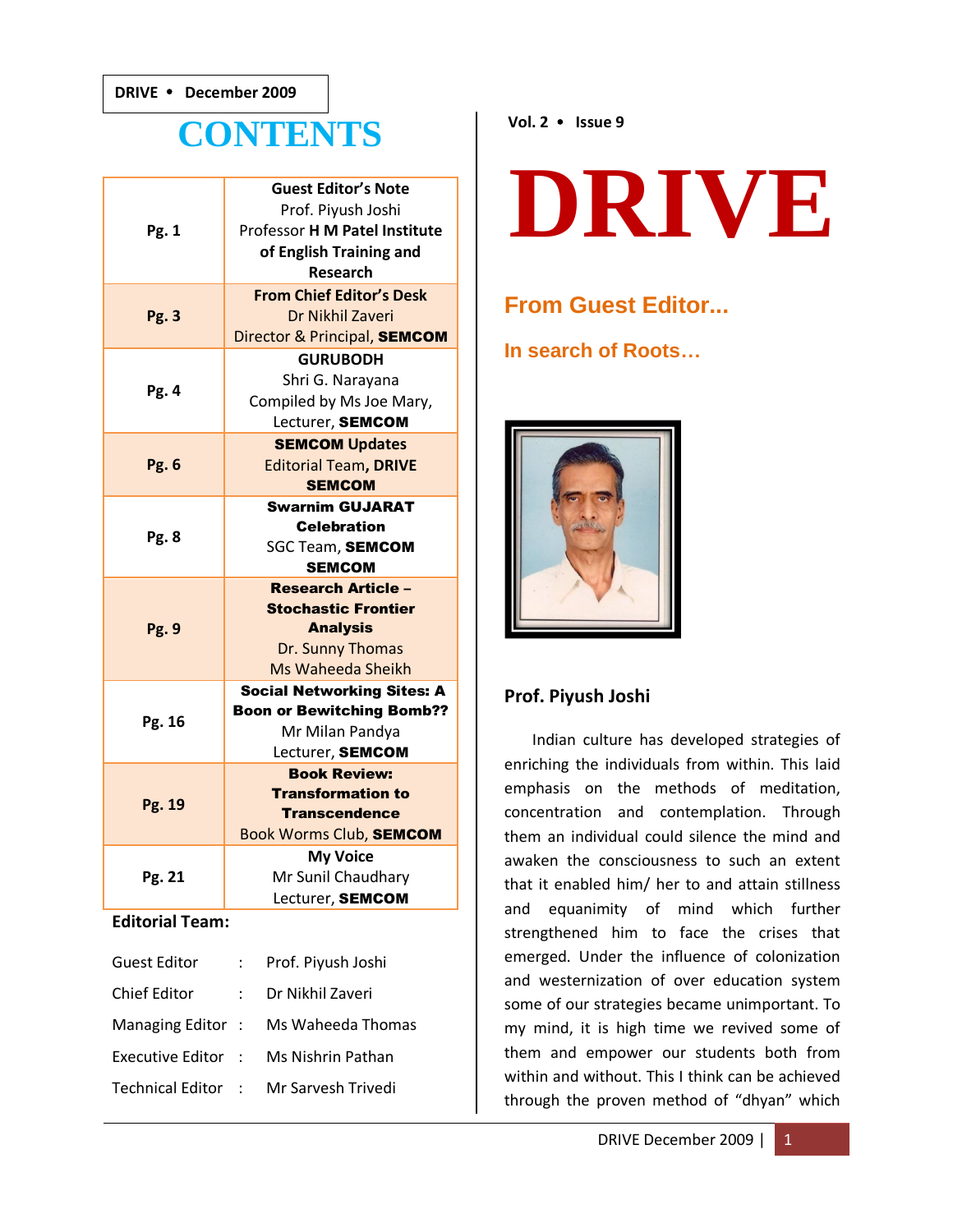later on became zen in China and Japan. One of the best methods of this system of teaching learning is awakening of the inner strength and combat the crisis without. This awakening can go a long way in maintaining mental health. However these methods aimed at simple ways of encountering problems and solving them in a flash.

I came across a book of zen stories entitled: Zen Flesh, Zen Bones compiled by Paul Reps. The preface introduces Zen as follows:

"… if you have zen in your life, you have no fear, no doubt, no unnecessary craving, no extreme emotion… to study zen is no easy task in any age or civilization."

However I think one should browse through a few zen stories and gain wisdom and insight into life.

#### **1. A cup of tea**

Nan -in, a Japanese master during the Meiji era (1868-1912), received a university professor who came to inquire about Zen.

Nan-in served tea. He poured his visitor's cup full, and then kept on pouring.

The professor watched over flow until he no longer could restrain himself. 'it is overfull. No more will go in!'

'Like this cup', Nan-in said, 'You are full of your own opinions and speculations. How can I show you Zen unless you first empty your cup?'

#### **2. The true path**

Just before Ninakawa passed away the Zen master Ikkyu visited him. 'Shall I lead you on?' Ikkyu asked

 Ninakawa replied: 'I came here alone and I go alone. What help you could you be to me?'

 Ikkyu answered: 'If you think you can really come and go, that is your delusion. Let me show you the path on which there is no coming and no going.'

 With his words, Ikkyu had revealed the path so clearly that Ninakawa smiled and passed away.

#### **About the Guest Editor:**

*Prof. Piyush Joshi is currently a Professor of English and Head of Literature Department at H M Patel Institute of English Training and Research. He started his career from Garda Arts College, Navasari where he worked for five years. Then he served Narmada college of*  Bharuch for 7 $^{\not>}/_2$  years. He rendered his service *at Department of English, Sardar Patel University for 18 years . An avid reader, he has guided numerous Research Scholars on varied areas ranging to Literature and Language. Apart from teaching, he occupies high interest into Translation area. He has translated various Gujarati poems into English. As a prolific translator, his uniqueness is evident in his contribution not only to the genre of poems but short - stories as well. He has translated Latin American stories into Gujarati which is a rare achievement in itself. His exclusive interest in vocabulary is also remarkable. He has been actively associated with Gujarat Government's Lexicography project. He has also been contributing as a Chief Translator for Gujarati Poetics in Indian Poetics Encyclopedia run by Sahitya Akademi.*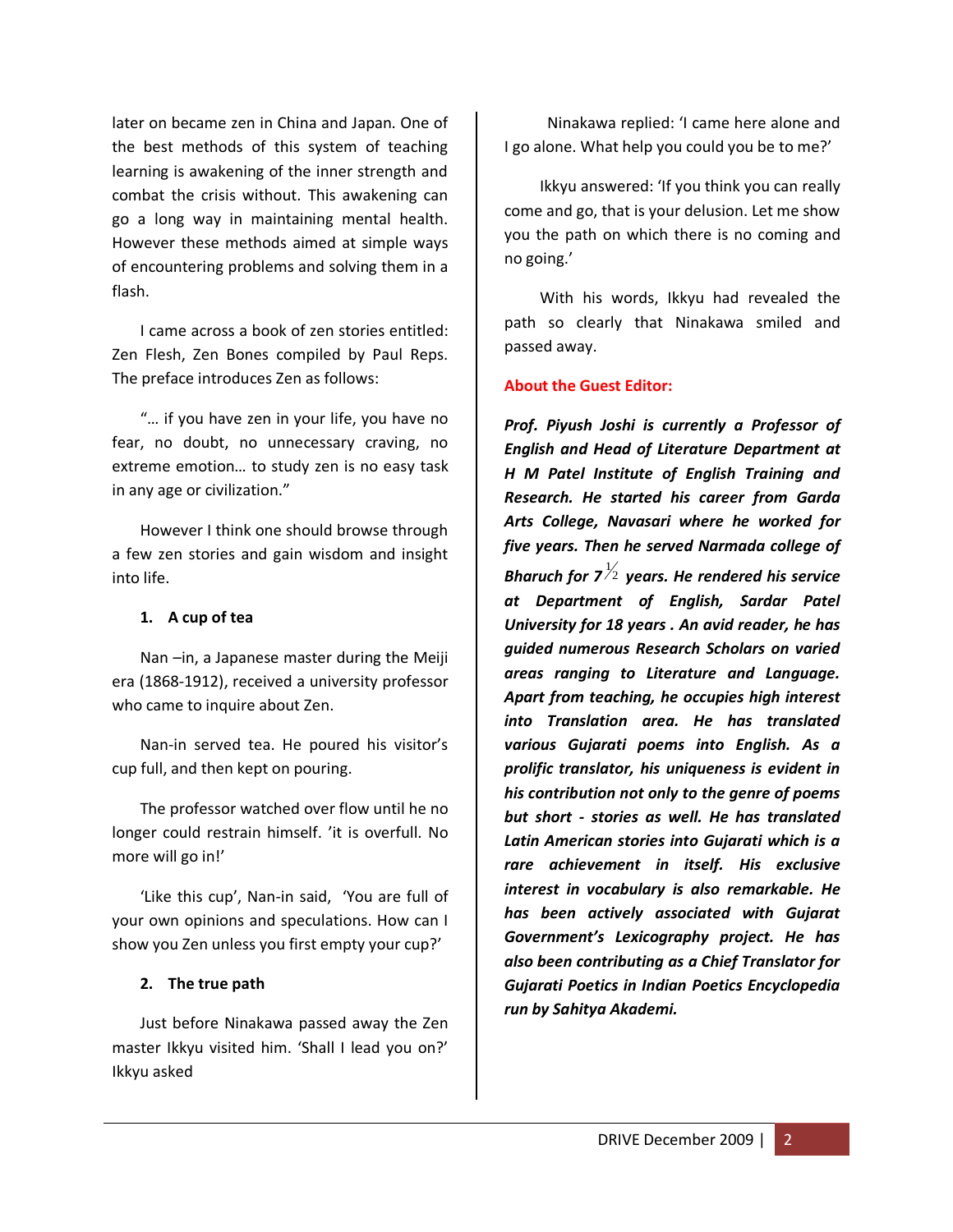## **From the Chief Editor's Desk**

## **Preparing for Tomorrow: Creating Integral Excellence**

Towards the path of success, it has been observed that world around us is very pessimistic. The study of past 200 years of success reveal that people bear lots of pain in their lives as well as in their relationship with others. This leads to pessimism and frustration. It spreads discouragement. When you step up to succeed, either you face discouragement around or fear of failure within. There is no spirit for initiative thus emerging world is so demanding that people who are multi-skilled, techno savvy, result oriented and having global perspective will only survive.

For the future world, in the process of evolution, those who fail to adapt themselves as per these demands will lose their trace. The greatest challenge is to cope with the emerging world. And for that one requires building up a personality by creating integral excellence. Now how one can create integral excellence? It requires a personality which is,

- Positive
- Challenging
- Learning
- Sharing
- Helpful
- Respectful

This can be developed through individual brilliance, shaping oneself through various experiences. The pace of the change is so tremendous that experience has to instill positive learning into self. One also has to have strong character building. It is one's own effort to integrate certain principles and habits deep within its nature. In his book, 'Seven habits of Highly Effective People', Stephen Covey says, "Character is an ingredient of success when it is recognized as foundational and catalytic"

At organizational level one has to recognize synergy lying in the team. It is recognizing one's own skill set compatible with others' so as to bring optimum results.

One must have commitment to situations by self monitoring and self evaluating. At the same time one should collaborate to all to maximize the efforts. With the emerging world success is not an individual errand. Success comes when you collaborate outside and synergize within.

> *Dr Nikhil Zaveri Director & Principal,* SEMCOM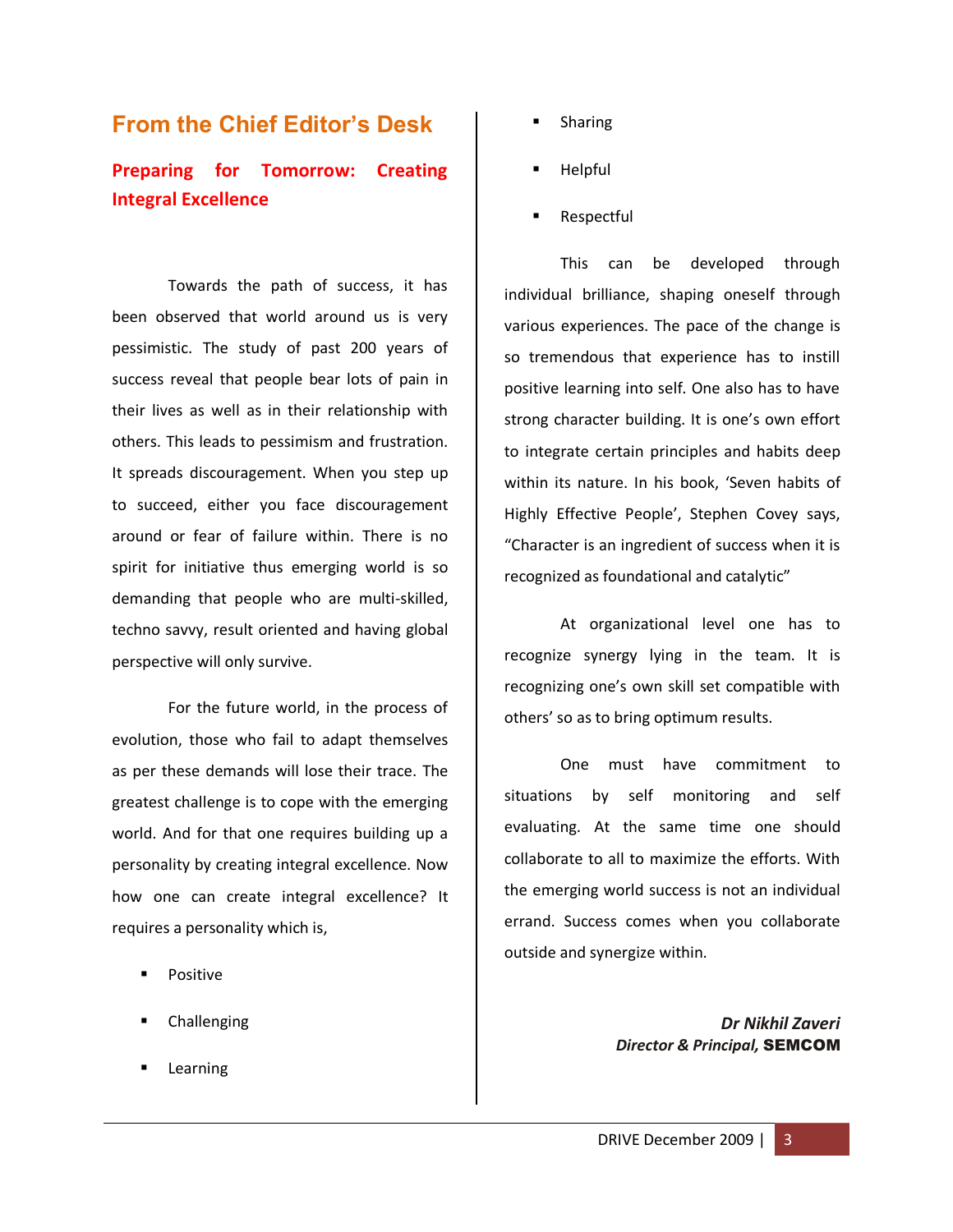## **GURUBODH**

#### **Attaining the Ultimate Peace**

#### - **Shri G. Narayana** - **Compiled by Joe Mary George** Guruji say's that a person who is at

peace, it is easy for him to be in good health and be in control of his emotions and tensions. He will be time effective and his power of thoughts will be enhanced.



On the other hand a person is at peace when his health is good, when his emotions and tensions are mastered, when he/she is time effective and when power of thought is bright.

Then where is peace? Is it at the Base or is it on the Top? Does it has a cause and effect relationship? The peace is both cause and effect and also the process.

So peace helps well-being. Well-being helps peace. In well-being is peace. In peace is well-being.

When we know how to attain peace we know how to be an over all effective person.

What is peace? Silence is peace. In silence you are at once in touch with your soul

through your mind. In silence your intuition becomes strong, intellect becomes brighter and soul will be in Harmony. For empowering your body, mind and soul, silence is the license. Silence is the gate for healthy body, harmonious mind and shining spirit. And silence leads to peace. Peace is known as "shaanti"

In India there is a practice of invoking peace at the beginning and at the end of every programme, session or class. It is called "shaanti path". (The "Peace Invocation") That goes like this…..

> "Aum saha naa vavatu Saha nau bhunaktu Saha veeryam karavaa vahai Tejasvina adheetamastu Maa vidvisha vahai" "Aum shanty shanty shanty"

This praying together is Dynamic peace. Harmonious Action is peace. The invocation says:

Aum All Universal Magnificence Let us be protected together Let us be nurtured together Let us work energetically together Let us learn with brightness together Let us be without friction together. Aum. Peace. Peace. Peace. Guruji say's being together is peace,

working together is peace, learning together is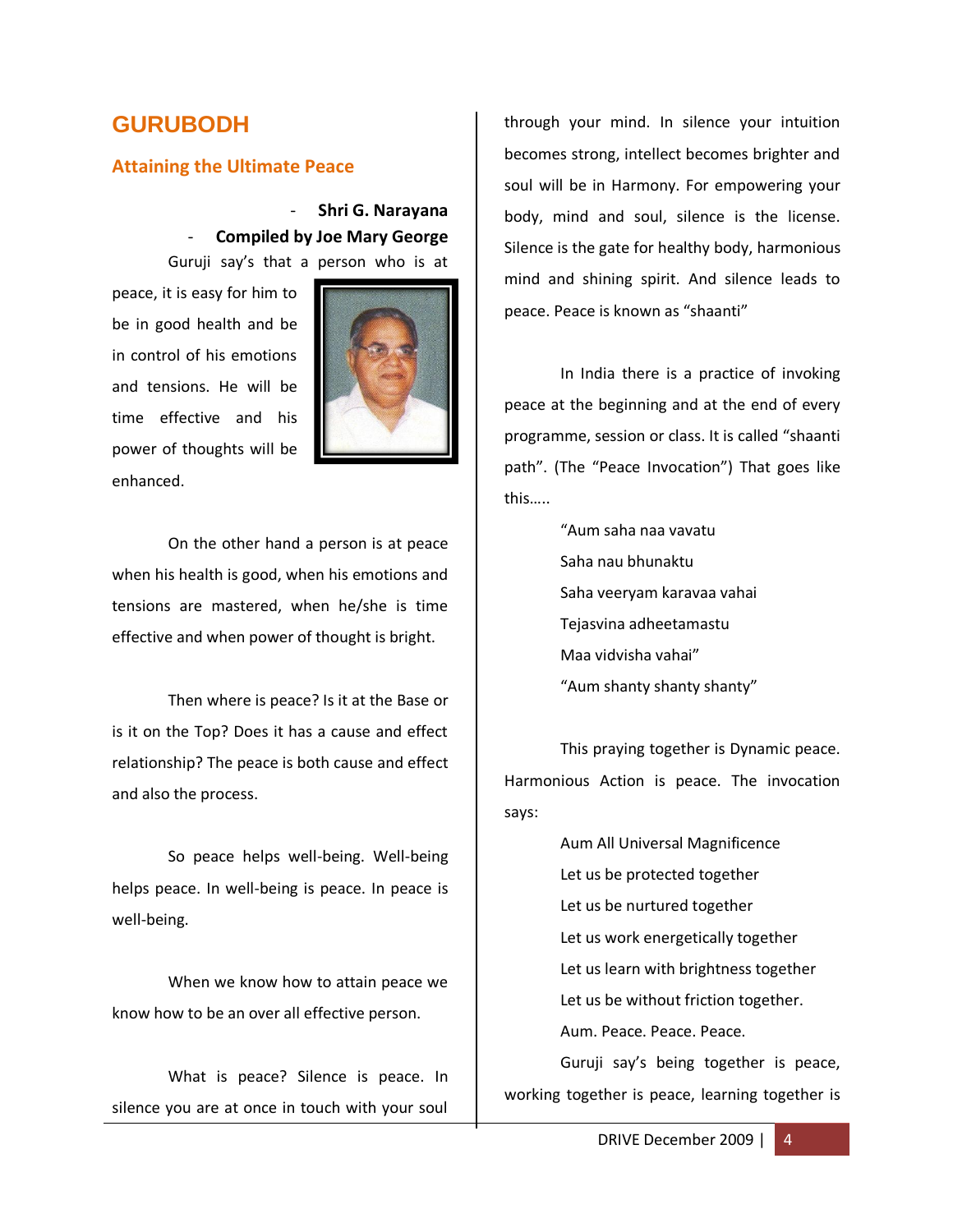peace and being without friction is peace. Then the "Shanti". The peace, is uttered three times.

#### Why three times?

First is addressed to the spirits. Let the divine spirit be in peace so that our learning is undisturbed. This is called "Adhi Daivika".

Second is addressed to the physical elements. Let the five elements be in peace so that our learning is undisturbed. This is called "Adhi Bhoutika."

Third is addressed to the self. Let ourselves, our souls be in peace so that our learning is undisturbed. This is called "Adhyatmika."

There is another peace invocation.

"Shaanti" is solution but "sangharsh" conflict is the reality. What is the journey route from "sangharsh" to "Shaanti."

"Sangharsh" involves tensions. There are tensions in this world. In work place, in offices, in families, in schools and everywhere there is tension.

There is an effective process, a prescription to deal with tension.

#### - **TENTION→INTENTION→EXTENTION→ATT ENTION→NO TENTION**

Guruji say's when there is tension, first make "Intension". Intension is In-Tension. Internalise the tension and convert it into Intention-the "Sankalp"- the resolve to solve the tension. Then there is no use in keeping it

inside. Express it to outside through "Extension." Share the situation and cause of tension with colleagues, seniors and family members. Through which we will get more ideas to reduce or eliminate the tension. Then Give "Attention". Attension is "At-Tension". Attend to the root cause of tension. Actually Non-attention is the cause of tension.

The "Sangarsh" & "Shanti", The "Chaos" & "Order" , The "Storm" & "Norm" & The "War" & "Peace" are connected. When peace is disturbed and deteriorated the war occurs. At the end of war peace is re-established. Destruction leads to the construction.

In Mahabharatha at the end of war the Pandavaas approached the Great Bhishma & requested him to teach about the methods of re-establishing the peace and managing peace.

Bhishma then tells them about three "Dharmas", the "Raja Dharma". "Apad Diharma" & "Moksha Dharman" consisting of "leadership processes for critical situations" and the "processes for liberation."

Thus the ultimate peace is in the processes and states of ensuring order, clearing the chaos and being in freedom.

> **THUS REAL PEACE CAN BE ATTAINED ALONG WITH DYNAMIC ACTION, WHEN THE DESIRE OF SELF-INTEREST IS MITIGATED.**

> > - *Guruji*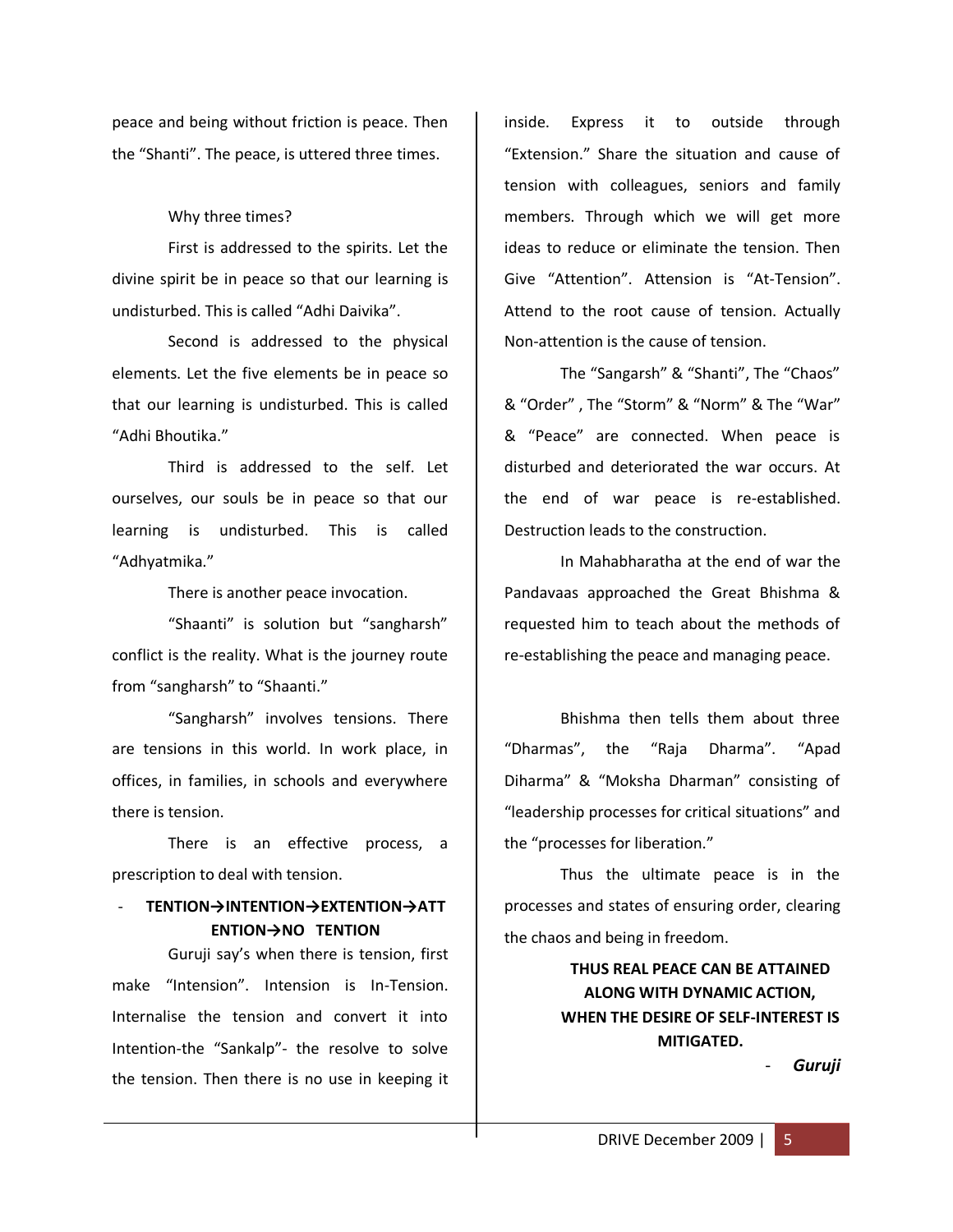## SEMCOM **Updates**

#### **Youth Festival Championship**

'Youth Festival', word itself means celebration for youth. Where youth gathers, automatically it turns out into a festival. Through Youth Fest 2009 SEMCOM has once again added a glorious feather to its victorious cap.

The purpose to organize such events is to encourage young students to participate in the various co-curricular activities whereby they can enhance their inner strengths. As always this year also SEMCOM participated in 25 events ranging from theatre, music, dance, fine arts etc out of which SEMCOM procured prizes in 18 events. This time SEMCOM became the champion for the 7th time. SEMCOM has been setting unbeatable records since its inception. Till now college has been runners up for two times. But, remarkably, no college of Sardar Patel University has been able to score 74 points so far. Adding more charm to it, SEMCOM has been winning the championship for the last seven years and this year it is the second hattrick. It has been said that champions break the records of others, but, SEMCOM break its own records. This year Yoth Festival was coordinated by Mr. Bhupendra Patel and Ms Rina Dave.

## **Symposium on "Investment Opportunities for Women"**

Changing global scenario and frequent changes in HR requirements need the future workforce to be prepared as the job creators and not as the job seekers. As it has always been SEMCOM's endeavour to create entrepreneurs, the women cell of SEMCOM College organized a symposium on "Investment Opportunities for Women" on November 21, 2009 at its campus in Vallabh Vidyanagar.

The symposium was organized with the encouragement and support of Dr. Nikhil Zaveri, Principal and Director, SEMCOM. Dr. Kamini Shah extended warm welcome to the Resource Person Mr. R M Kapadia, Retired Director (Finance), Alembic Group of Companies. He shared his valuable inputs on portfolio management strategies, psychology of investors and various investment alternatives available to women. The symposium was attended by students from BBA, BBA-ITM, BCOM and Master of E-Business. Ms.Preethi Menon proposed vote of thanks.

The symposium was convened by Ms. Waheeda Sheikh and well coordinated by Ms. Shuvasri Das, Ms. Vaishali Trivedi and Ms. Komal Mistry.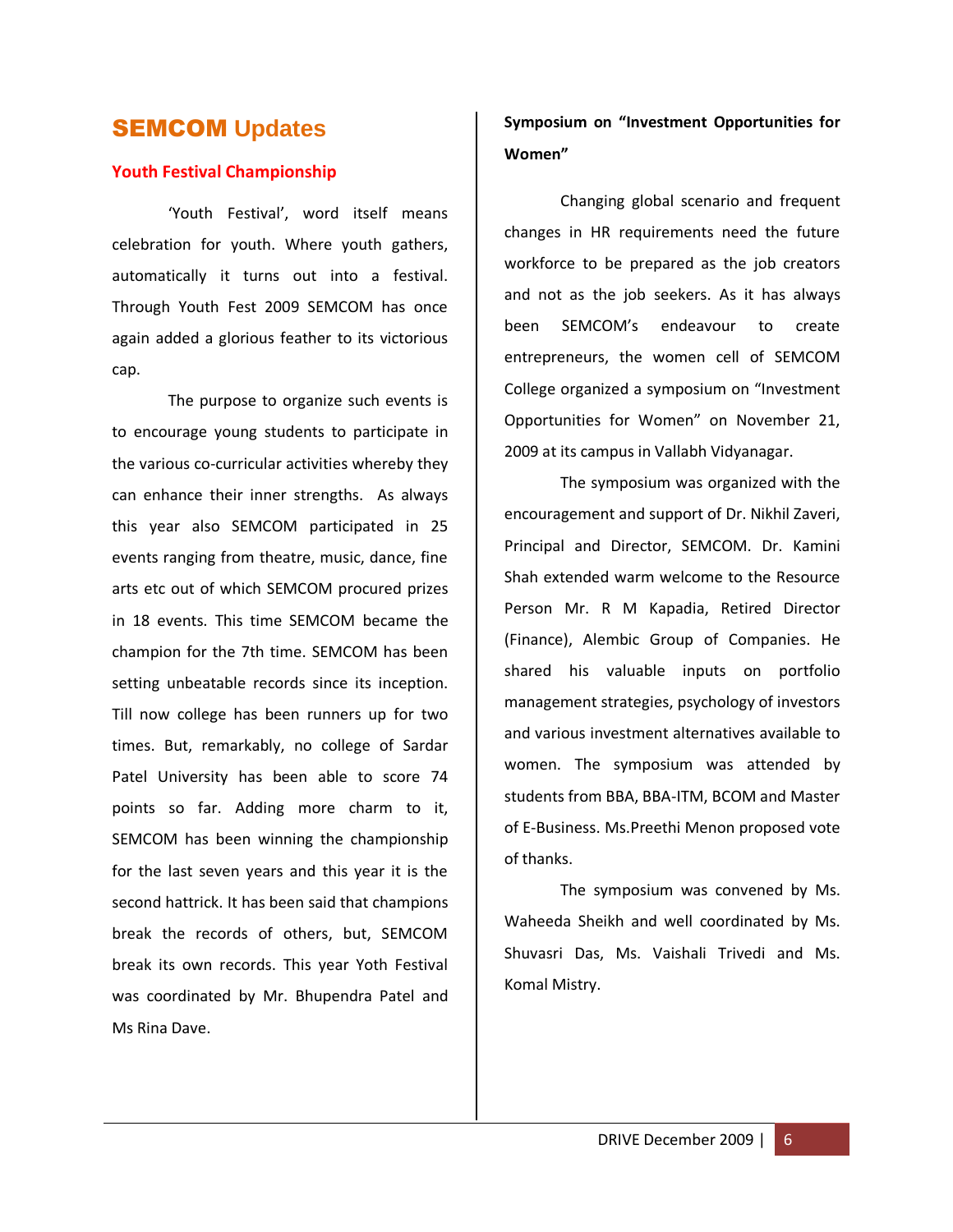#### **SPORTS AT SEMCOM**

College had participated in the following inter college tournament in the month of November. The events are:

- 1. BADMINTON GIRLS AND BOYS TOURNAMENT
- 2. KHO-KHO GIRLS AND BOYS TOURNAMENT

## **1. BADMINTON GIRLS AND BOYS TOURNAMENT:**

Our college team participated in inter college Badminton tournament where our girls team were champion and won against V.P.Science college were as our boys team lost in quarter final against GCET college.

#### **2. KHO-KHO GIRLS AND BOYS TOURNAMENT:**

Our college team participated in inter college kho-kho tournament where they gave their best performance as well as boys team stood 4th in the tournament where they also gave their best performance in the tournament.

College has organized the following events in the month of November. The events are:

- 1. Dodge ball girls tournament
- 2. Leg Volley ball boys tournament

#### **1. DODGE BALL GIRLS TOURNAMENT:**

Our college sports committee organized mane inter class tournament to uplift the moral of the students towards sports. In this tournament SYITM emerged as champion won against SYBCA. In this tournament more than around 150 girls were actively participated.

#### **2. LEG VOLLEY BALL BOYS TOURNAMENT:**

In the history of SEMCOM this tournament was organized for the first time where more than 15 teams were participated. In this tournament TYBCOM-A were the champions won against SYITM.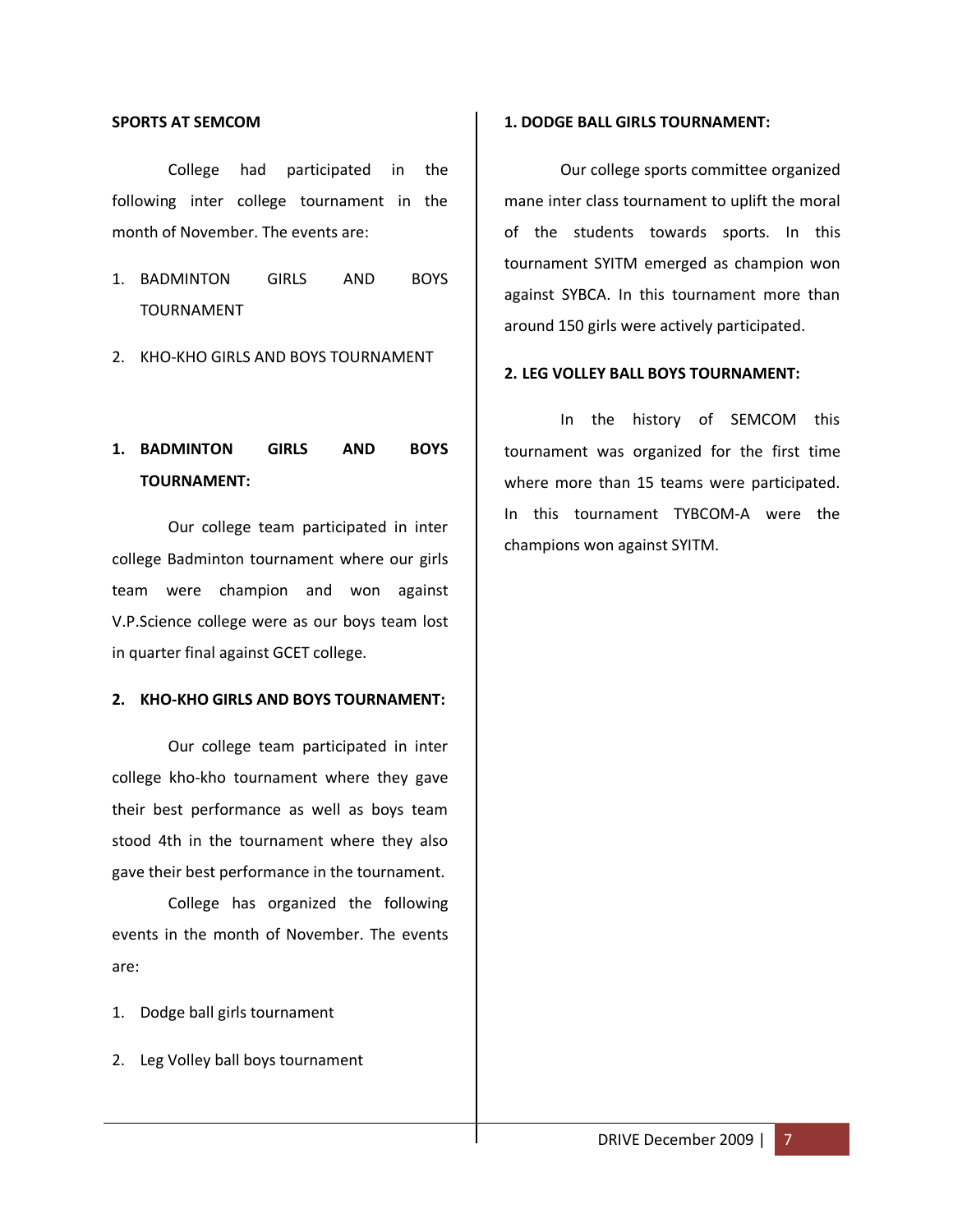## **SWARNIM GUJARAT CELEBRATION**

#### **SEMCOM trains students to fight terror**

Vallabh Vidhyanagar-based SEMCOM College commemorated the 26/11 attack on Mumbai by organizing a four-day basic training camp for 120 students in association with Civil Defense Services of Gujarat government. The institute managed by Charutar Vidya Mandal (CVM) is also planning to introduce Civil Defence as a certification program with advanced modules from next academic year.

Students were explained basic mitigation skills at the time of terror attacks, earthquakes, accidents, fire and other such mishaps during the training camp that started on Saturday and ended on Tuesday.

"KL Chaudhary, principal of Civil Defense School, Ahmedabad himself supervised the training camp and had also brought with him 10 commandos to the institute where a mock drill was conducted on Monday," SEMCOM director Nikhil Zaveri told that the team from Civil Defence School explained students steps like forming instant medical teams, reporting to authorities, collecting information about terrorists, and rescuing people during terrorist attacks.

Dr. Nikhil Zaveri is keen that universities and educational institutes should have civil defence as a part of regular curriculum across disciplines. He added that SEMCOM will offer an

integrated certificate programme that provides training to students on handling disasters by inviting experts from such defence schools. CVM chairman CL Patel, too is keen on introducing such programs in all the colleges and institutes managed by the trust in Vallabh Vidhyanagar.

#### - *Swarnim Gujarat Celebration Team*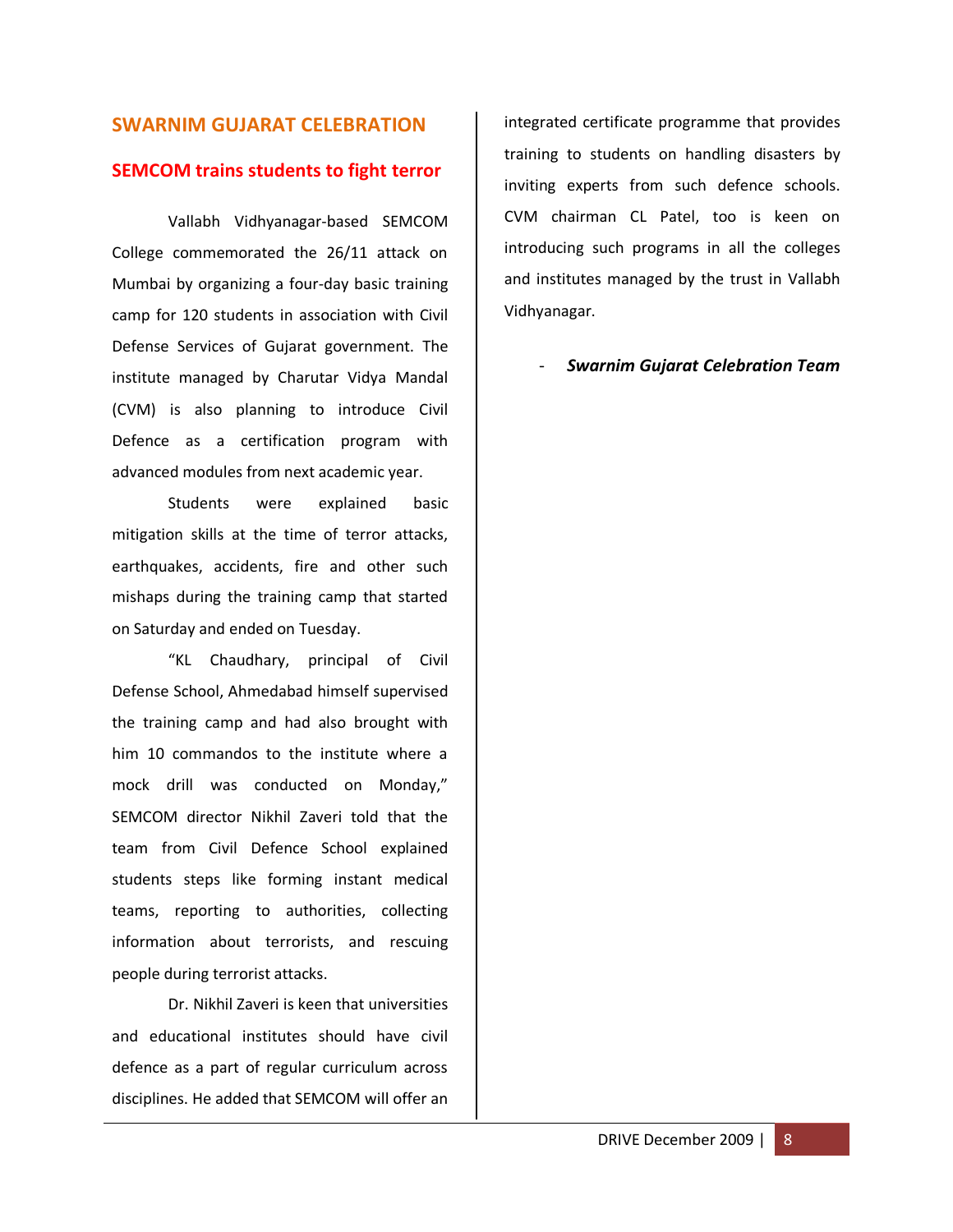### **RESEARCH ARTICLE**

#### *Stochastic Frontier Analysis*

#### - *Dr Sunny Thomas, Lecturer,* SEMCOM

- *Ms Waheeda Sheikh, Lecturer,* SEMCOM

#### **Introduction**

 $\overline{\phantom{a}}$ 

The authors have used stochastic frontier techniques to examine the productivity of commercial banks. This method has two sets of variables the input variables and the outputs. The earlier article speaks at length on the techniques of stochastic frontier. This study utilizes the stochastic frontier production function model<sup>1</sup> for panel data to measure technical efficiency (TE). The frontier production function, f (.) is defined as the maximum feasible output that can be produced by a bank with a given level of inputs and ICT. The actual production function of a bank can be written as:

Qit = f(Xit;  $\beta$ ) exp(-uit); 0  $\leq$  uit <  $\infty$ ;

 $I = 1, 2, ..., n;$  t= 1,2,..., T; (1)

Where Qit represents the actual output for the sample of the bank i in period t,

Xit is the inputs and

 $\beta$  is parameter that describes the transformation process,

uit is the one sided (non negative) residual term. If the operation of a bank is inefficient (efficient), its actual output is less than (equal to) the potential output. Therefore, one can treat the ratio of the actual output Qit and potential output f(.) as a measure of TE of a bank in period t. The residual term uit is zero when the bank produces the potential output (full TE) and is greater than zero when production is below the frontier (less than full TE). In general, the residual term uit (= TE effect) and a bank's TE are inversely related. In order to capture the effects of omitted variables/measurement errors, a random noise vit (i.i.d normal with mean 0 and variance  $\sigma$ 2v) can also be included in Equation 1 as:

 $1$  The model is based on the stochastic production function independently proposed by Aigner, Lovell and Schmidt (1977) and Meeusen and van den Broeck (1977). The frontier production function can be defined as the maximum feasible output that can be produced by a bank with a given level of inputs and technology. Battese and Colli (1992) propose a Stochastic Frontier production function for unbalanced panel data which has firm effects which are assumed to be distributed as truncated normal random variables, which are also permitted to vary systematically with time.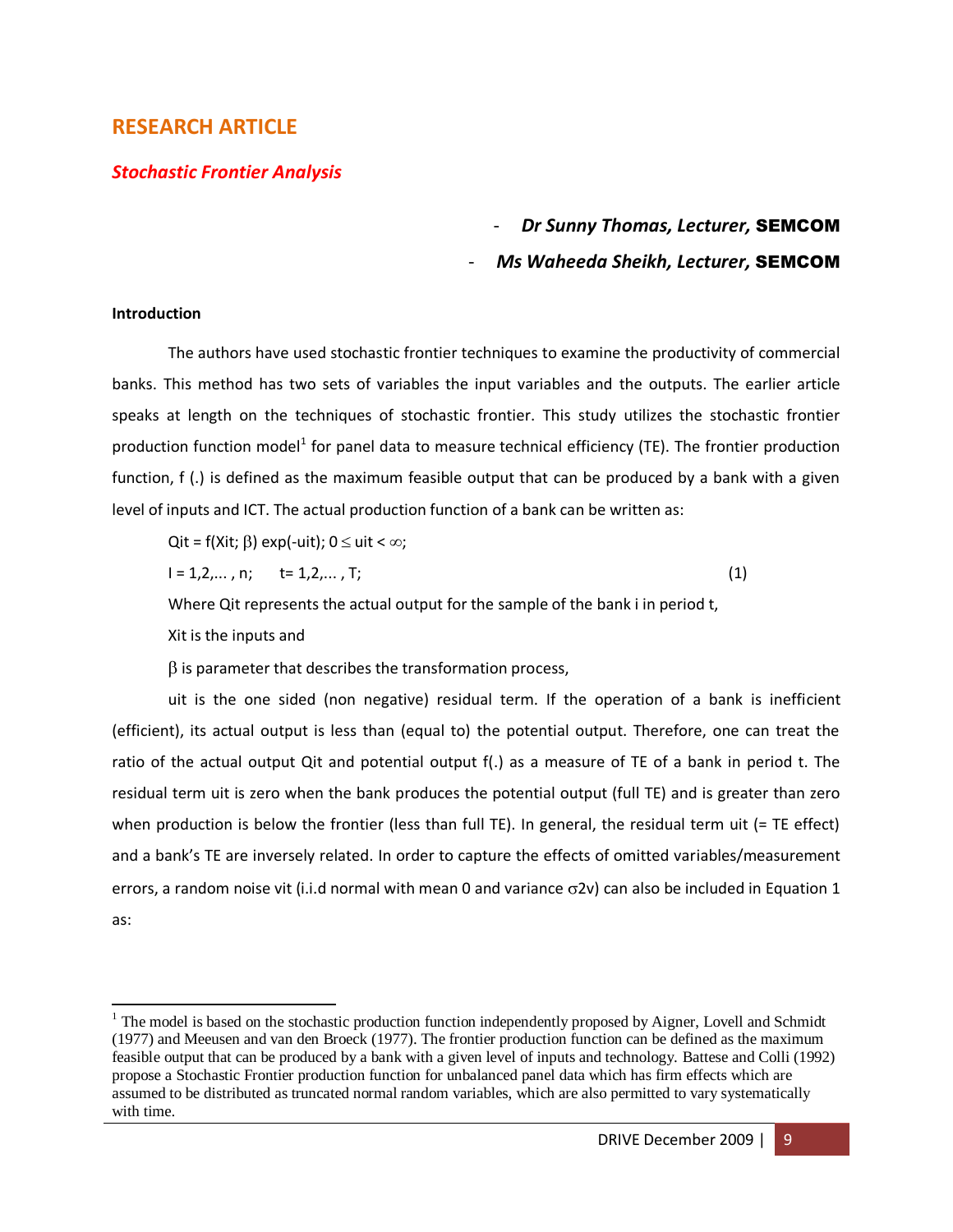Battese and Colli (1992) propose a Stochastic Frontier production function for unbalanced panel data which has firm effects which are assumed to be distributed as truncated normal random variables, which are also permitted to vary systematically with time. Stochastic Frontier Approach developed in panel data context is employed to examine the objectives of the study. The actual production function of a bank is expressed as

$$
Qit = f(X it; \beta) + vit - uit \tag{3}
$$

The potential production function of a bank can be written as

$$
Qit^* = f(Xit; \beta) \tag{4}
$$

Where

Qit is actual output for the i-th bank in the t-th period,

Qit\* is the output for the i-th bank for the t-th period,

Xit are input for the i-th bank for the t-th period,

 $\beta$ its are parameters that describes transformation process, vit are random error components in the model which are assumed to be independent and identically distributed (iid) N (0, $\sigma$ 2v) distribution and independent of the uits. uits are non negative variables associated with inefficiency in the banks and assumed to be truncation. of the N( $\mu$ its, $\sigma$ 2u) distribution.

If the operation of a bank is efficient the actual output is equal to potential output.

Thus,

TEit =  $Qit -Qit^*$  = uit

Where

 $\overline{a}$ 

TEit is Technical Efficiency

This original specification has been used in a vast number of empirical applications over the past two decades. The specification has also been altered and extended in a number of ways. These extensions include the specification of more general distributional assumptions of  $u_{it}$ , such as the truncated normal or two parameter gamma distributions.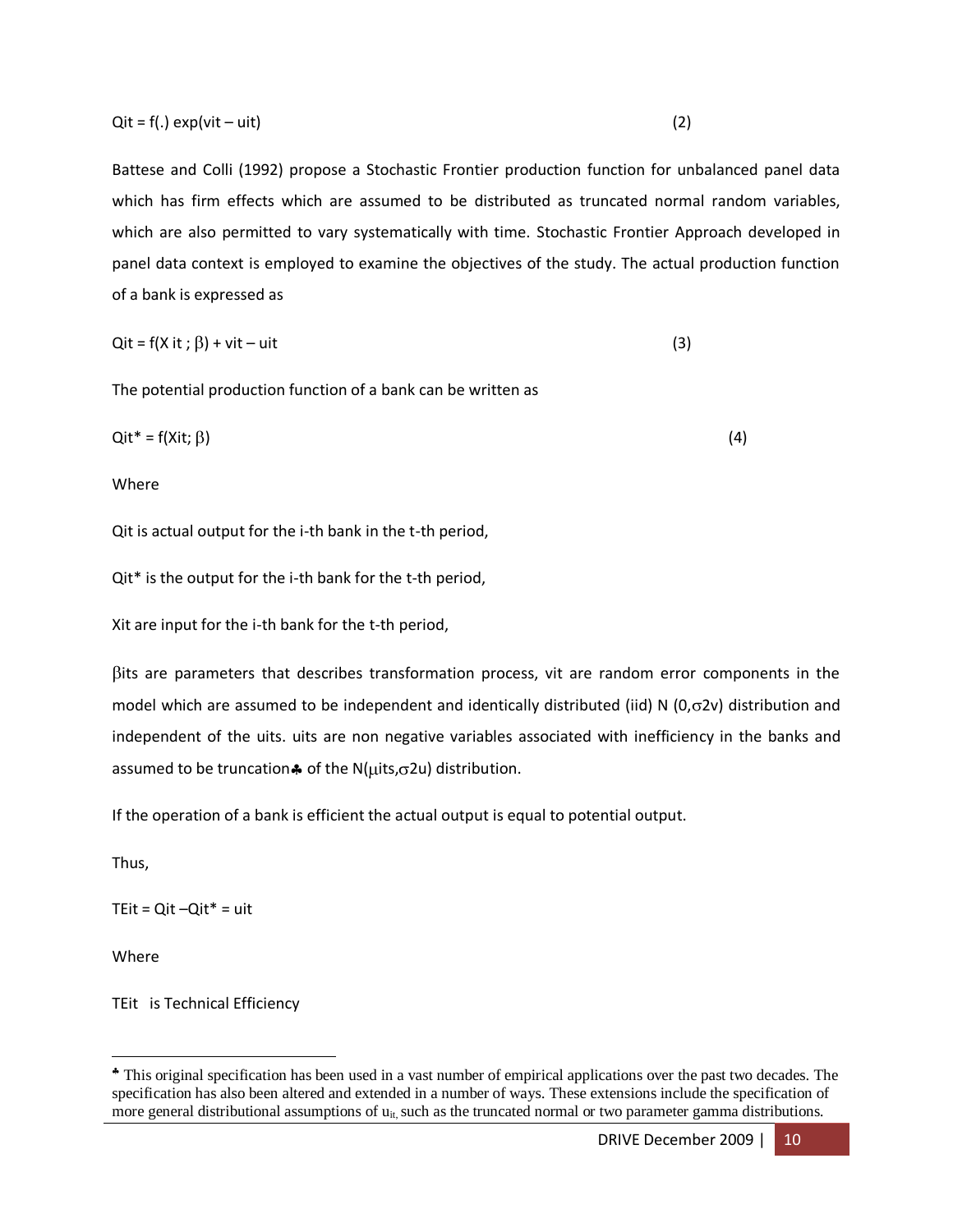uit is inefficiency

The error term representing technical inefficiency is specified as:

$$
uit = exp(-\eta(t-T))
$$
 (5)

Under this specification, inefficiencies in periods prior to T depend on the parameter  $\eta$ . As t tends to T, uit approaches uT inefficiencies prior to period T is the product of the terminal year's inefficiency and exp  $(-\eta(t-T))$  exp( $\eta(t-T)$ ) and it is always greater than one and increases with the distance of period t from the last period T. the positive value of  $\eta$  indicates that inefficiencies fall overtime, whereas negative value of  $\eta$  indicates that inefficiencies increase overtime.

The above model can be estimated by the maximum likelihood estimates (MLE)#. Restricting  $\mu$ =0 in the model, it reduces the model to the traditional half normal distribution. If  $\mu$  is not restricted then  $\mu$ follows truncated normal distribution. If  $\eta$ =0 then technical efficiency is time variant that is banks never improve their efficiency. The value of  $\gamma = \sigma 2u / \sigma 2$  (where  $\sigma 2 = \sigma 2u + \sigma 2v$ ) will lie between 0 and 1. If uit equals 0 (which indicates full technical efficiency) then  $\gamma$  equals 0 and deviations from the frontier are due to error term vit. If  $\gamma$  equals one all deviations from the frontier are due to technical efficiency.

Besides the above rationale, the following Cobb-Douglas specification of the functional form given in equation (1) is employed to specify the parameters of the model to estimate the efficiency since it is widely used one in efficiency studies. The functional form in the present study is -

In

$$
Qit = \beta o + \beta 1 \ln Cit + \beta 2 \ln Dit + \beta 3 \ln Bit + \beta 4 \ln Eit + vit - \eta it ut
$$
 (6)

Where

 $\overline{\phantom{a}}$ 

Qit is output of bank i at time t

Cit is Capital of bank i at time t

Dit is Deposits of bank i at time t

Maximum likelihood estimation is a method of parameter estimation in which a parameter is estimated to be that value for which the data are most likely. For a fixed set of data and underlying probability model, maximum likelihood picks the values of the model parameters that make the data "more likely" than any other values of the parameter would make them. In case of the normal distribution this gives a unique solution.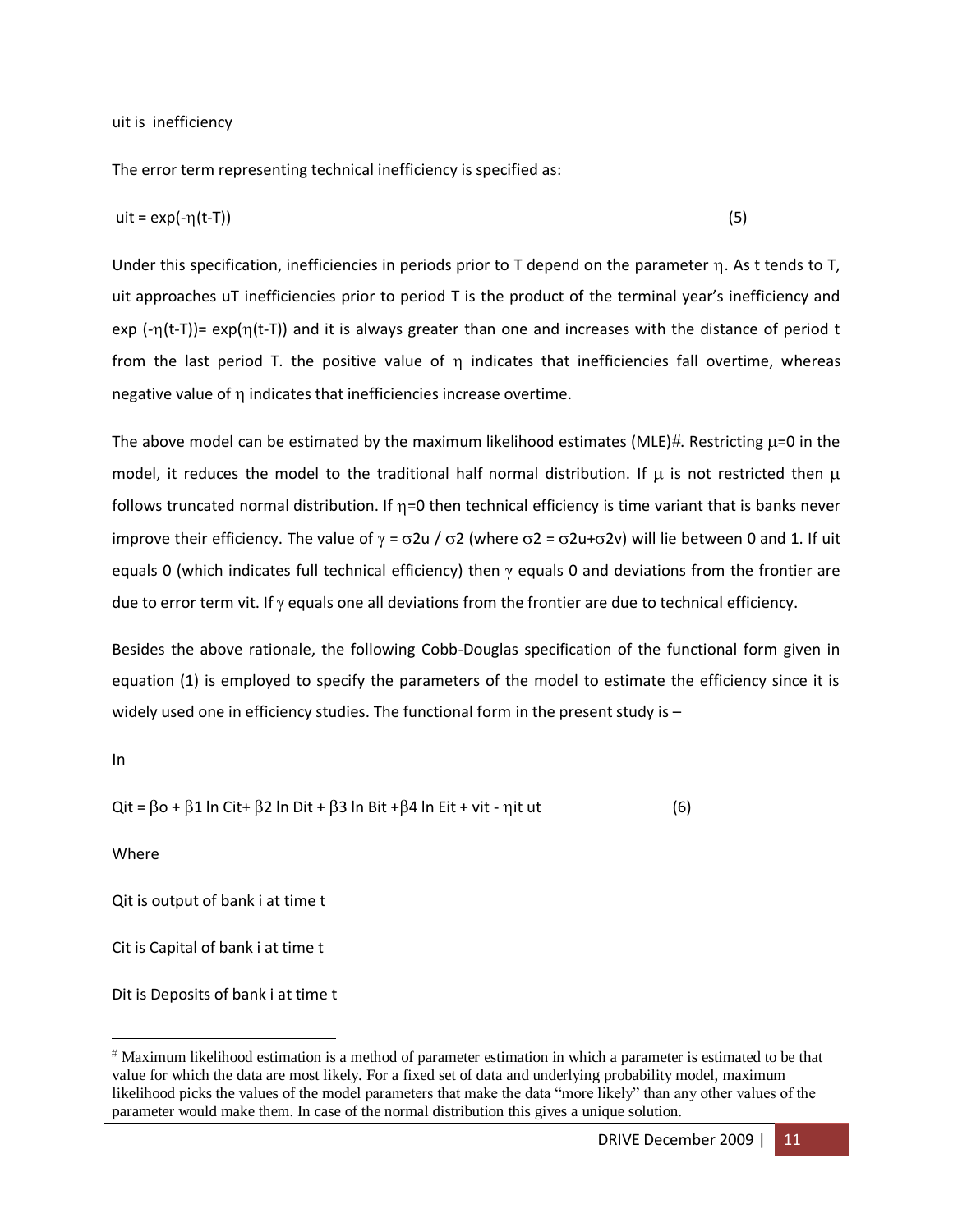Bit stands for Borrowings of bank i at time t and

Eit is Employees of bank i at time t

The parameters of the stochastic frontier model defined in equation (6), is estimated by using the FRONTIER 4.1 computer program under 'production function' option developed by Coelli (1996).

Empirical results and explanation:

As for the investigation the summary statistics of the variable selected for the purpose of analysis is presented in table 3. All the monetary values have been converted in to 1999-2000 prices using deflator.

Table 3 - Summary Statistics

| $(N = 162)$ | (Rs in Crores) |
|-------------|----------------|
|-------------|----------------|

| Variables            | <b>Minimum</b> | <b>Maximum</b> | Mean    | <b>Std Deviation</b> |
|----------------------|----------------|----------------|---------|----------------------|
| A. Inputs            |                |                |         |                      |
| Capital              | 13.9           | 4162.3         | 499.4   | 704.1                |
| <b>Deposits</b>      | 909.1          | 308939.1       | 37084.7 | 51347.6              |
| <b>Borrowings</b>    | 17.2           | 28810.5        | 1758.6  | 3434.7               |
| Employees            | 6454           | 214845         | 28284   | 37742                |
| <b>B.</b> Outputs    |                |                |         |                      |
| Advances             | 3321.3         | 211581.3       | 21928.7 | 28411.0              |
| Investments          | 66.3           | 147861.7       | 14892.0 | 22838.7              |
| Net interest incomes | 62.8           | 12644.1        | 1350.6  | 1858.3               |
| Non interest incomes | 138.9          | 7120.0         | 723.1   | 1074.7               |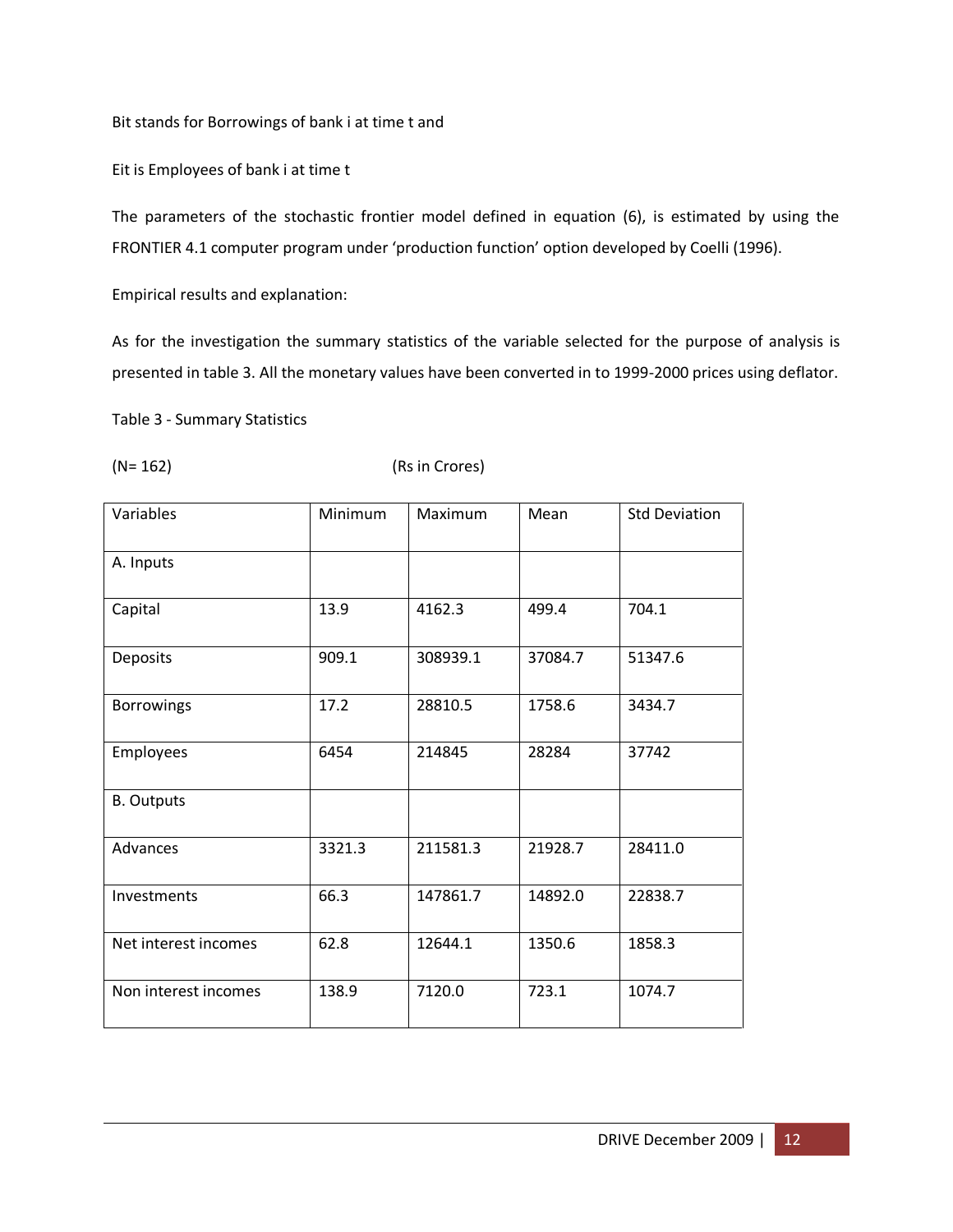Mean values of the input variables indicate that Employees are the main input factor for the banks followed by the deposits. In output variables it is observed that banks are more interested in safety based investments rather than risk based advances. Net interest income contributes more than the non interest income towards the total income of the banks. The mean value of the net interest income is greater than the mean value of non interest income. The standard indicates the wide fluctuation in the data set. This is because of the difference in the size of the banks.

Table 4 gives the maximum likelihood estimate results of equation 4. Column 2 of the Table presents the result of advances. The t value of Borrowing and Employees is statistically significant, deposits are significant at 5 per cent and capital input is significant at 10 per cent. The parameters of  $\sigma$ 2,  $\gamma$ ,  $\mu$  and  $\eta$ are positive and statistically significant for the advances. The significant  $\mu$  term indicates that u follows a truncated normal distribution. Positive and significant values of  $\sigma$ 2 and  $\gamma$  terms indicates that the observed level of advances significantly differ from frontier due to factors within the control of banks.

The estimated value of  $\gamma$  indicates the 74 per cent of the difference between actual and potential output is due to technically inefficient performance of the banks.

Column 3 of table 5.4 shows results of investment. Same as advance the two inputs i.e., borrowings and employees are significant for the investments. But the t value of  $\gamma$  is not significant. Similarly the coefficient of  $\mu$  is negative and t value is not significant. Column 4 presents the result of net interest income where capital, employees, borrowing,  $\sigma$ 2 and  $\eta$  are significant at 1 per cent. In Column 5 the non interest income results show that deposits, borrowings, employees,  $\sigma$ 2 and  $\eta$  parameters are statistically significant.

Table 4 – Maximum Likelihood Estimates of Stochastic Frontier Production Function for Public Sector banks in India

| Variables | Advances      | Investments | <b>Net</b><br>interest | <b>Non</b><br>interest |
|-----------|---------------|-------------|------------------------|------------------------|
|           |               |             | income                 | income                 |
|           | 2             | 3           | 4                      | 5                      |
| Constant  | 1.5722        | 0.5400      | $-1.5362$              | $-2.39107$             |
|           | $(1.8226)$ ** | (0.5436)    | $(3.1923)*$            | $(3.7690)*$            |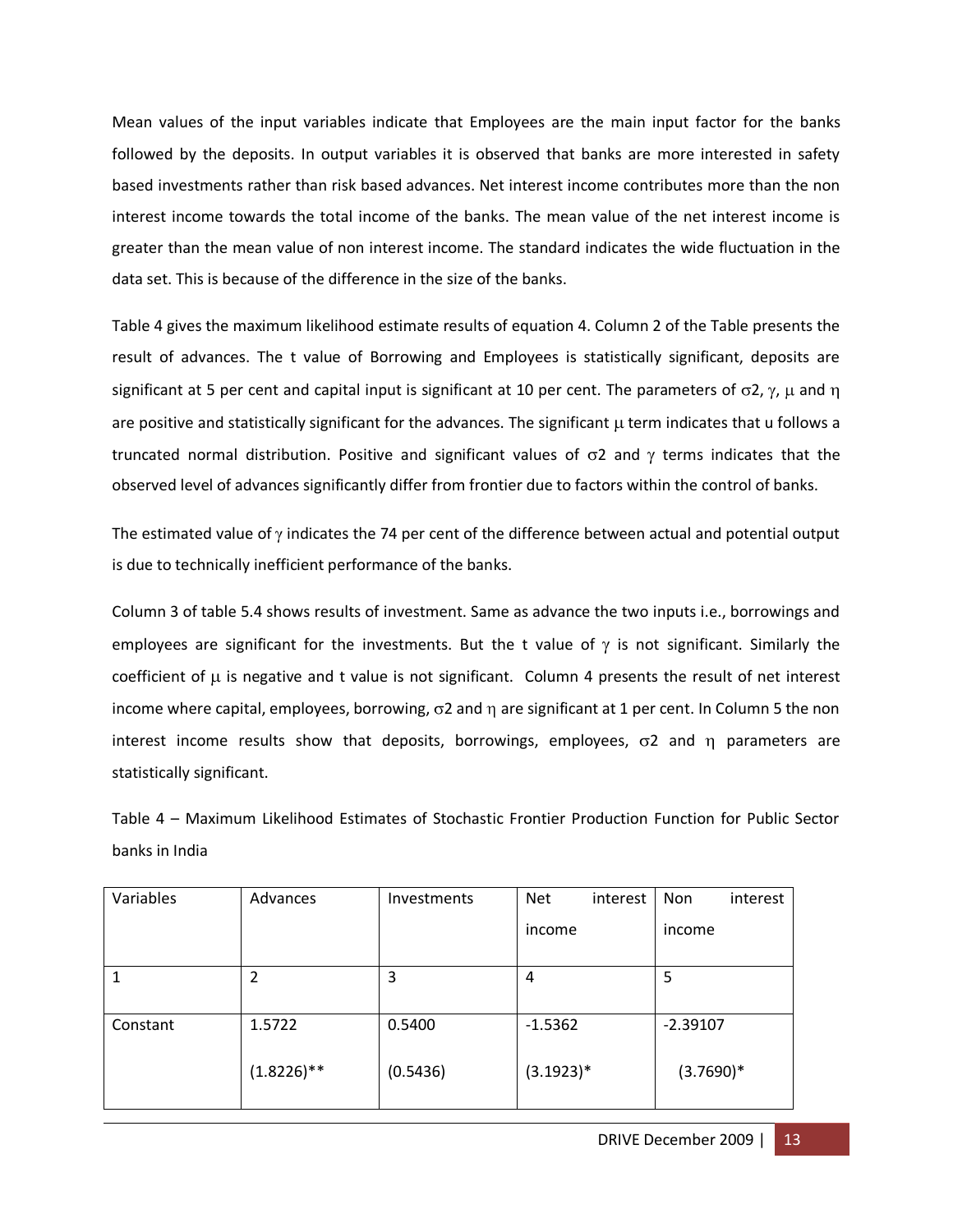| Ln C       | $-0.04501$     | 0.0011       | $-0.073266$  | $-0.03778$      |
|------------|----------------|--------------|--------------|-----------------|
|            | $(1.5572)$ *** | (0.03611)    | $(2.1320)*$  | $(1.38309)$ *** |
| Ln D       | 0.4372         | $-0.00639$   | 0.01945      | 0.101984        |
|            | $(1.9131)$ **  | (0.084926)   | (0.5598)     | $(2.50781)^*$   |
| Ln B       | 0.2292         | 0.16728      | 0.24697      | 0.10057         |
|            | $(6.90426)*$   | $(2.62882)*$ | $(5.8214)*$  | $(2.5241)^*$    |
| Ln E       | 0.69897        | 0.81278      | 0.71853      | 0.7223          |
|            | $(7.3385)*$    | $(6.3795)*$  | $(10.7114)*$ | $(9.7536)^*$    |
| $\sigma$ 2 | 0.05229        | 0.06970      | 0.0718314    | .061408         |
|            | $(5.7754)^*$   | $(2.7735)*$  | $(4.6385)*$  | $(5.3092)*$     |
| $\gamma$   | 0.7407         | 0.22441      | 0.142418     | .00772          |
|            | $(15.8481)^*$  | (1.1703)     | (0.8938)     | (0.7258)        |
| $\mu$      | 0.3936         | $-0.25014$   | 0.04778      | $-0.04355$      |
|            | $(5.8469)*$    | (0.30703)    | (0.17674)    | (0.4034)        |
| $\eta$     | 0.12280        | 0.6656       | 0.28932      | 0.85634         |
|            | $(7.34870)*$   | $(3.2221)^*$ | $(2.25619)*$ | $(6.0665)*$     |

Note: Figures in the parenthesis indicate the t-values.

\* indicate significant at 1 per cent, \*\*indicate significant at 5 per cent \*\*\*indicate significant at 10 per cent.

The employees are the dominant factor in determining all the output. Thus employees play an important role in determining the efficiency of banks. An increase in efficiency of employees will affect the performance of the banks. The coefficient of  $\sigma$ 2 is positive and significant in all the cases. This indicate that the observed level of output significantly differ from frontier due to the factor which can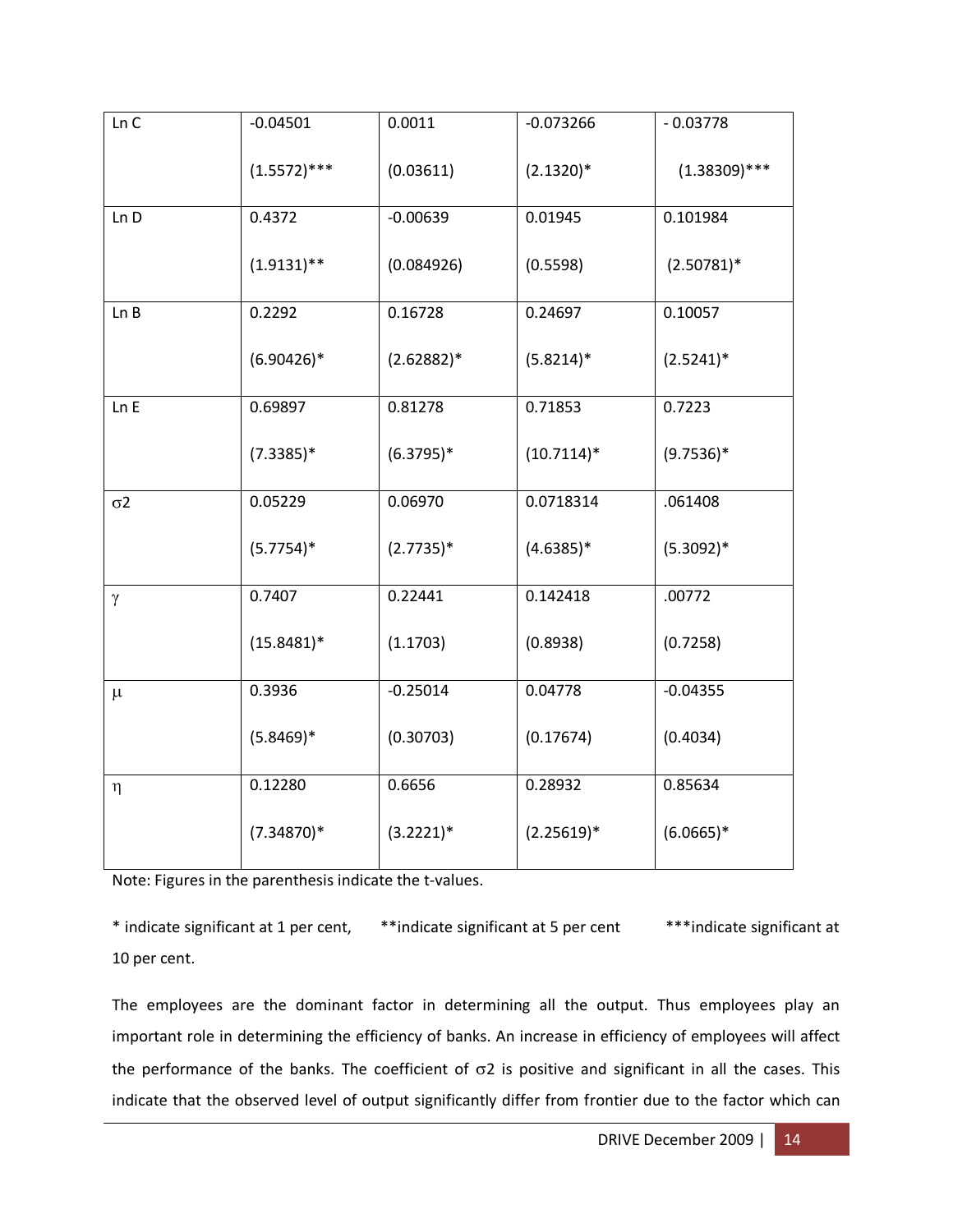be controlled by the banks. Similarly  $\eta$  is positive and significant at 1 per cent for all the output means that banks specific effects associated with technical efficiency are time varying in all. In other words, a positive  $\eta$  shows that inefficiencies fall over time.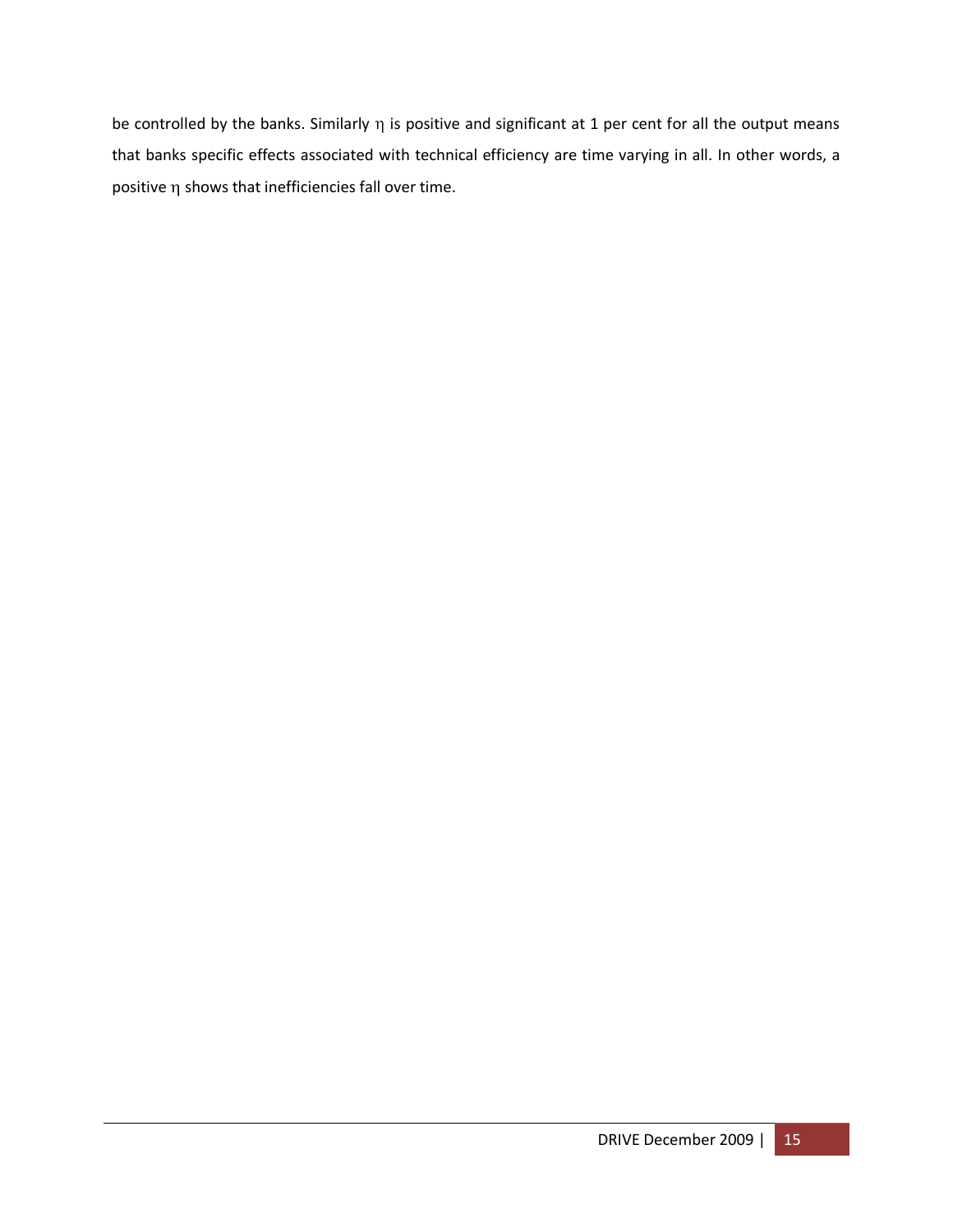## **Social Networking Sites:**

#### *A Boon or Bewitching Bomb???*

#### - *Milan Pandya, Lecturer,* SEMCOM

Cyberspaces, a supplementary virtual exploration to our own personal world has been a subject of constant debate in recent years. Its inevitable influence has been under the incessant scrutiny in critics' eyes. For it could be assumed that a Global citizen who keeps himself aloof or marginalized from the Cybercentered world is like a clod who prefers bullock cart to car. With the advent of this 'Internatic' phenomenon, we're blessed with infinite inventions like Emails, Blogs, websites and of course the myriad Social Networking Sites who come under the umbrella term 'The Virtual World'. The crescendo of its germination goes hand in hand with the progress of Internet. Some of the famous Social Networking Sites who've inscribed their names in the history book with a virtual ink are Orkut, Facebook, Hi5, Bebo, Friendster, Bigadda, MySpace, CyWorld… and the list goes beyond mathematical reckoning. Still, many ignited brains would come with a moot question that 'What is a Social Networking Site?'

Extinguishing elaborative answer in a collective fashion is that it is a collection of web-based services with various technological affordances supporting a wide range of interests and practices wherein people from different parts of the world share and discuss anything that comes under the Sun with special or common interests, shared values; visions, activities, ideas, ideals, financial exchanges, friendship, kinship, dislikes, conflicts or trade regardless of cast, religion, nationality, language or race gets the liberty to construct a profile within a bounded system allowing its users with whom they share a connection as well as can traverse the list of connections made by others within the system. The nature and nomenclature of these connections may vary from site to site wherein some cater to diverse audience while others attract people based on common language or shared racial, sexual, religious or nationalistic identities. Sites also vary in the extent, to which they incorporate new information and communication tools such as Blogging, photo-video sharing etc.

There has been umpteen numbers of debate and discussion going on about the pros and cons of these sites across the globe. There is a little doubt that they are here to stay and with that what makes it unique is the element of engagement enslaved in it. There is a distant visible factor working behind the popularity of these sites which has direct and uncut connection to the instinct and psyche of a human mind. Historically, biologically, scientifically, anthropologically and through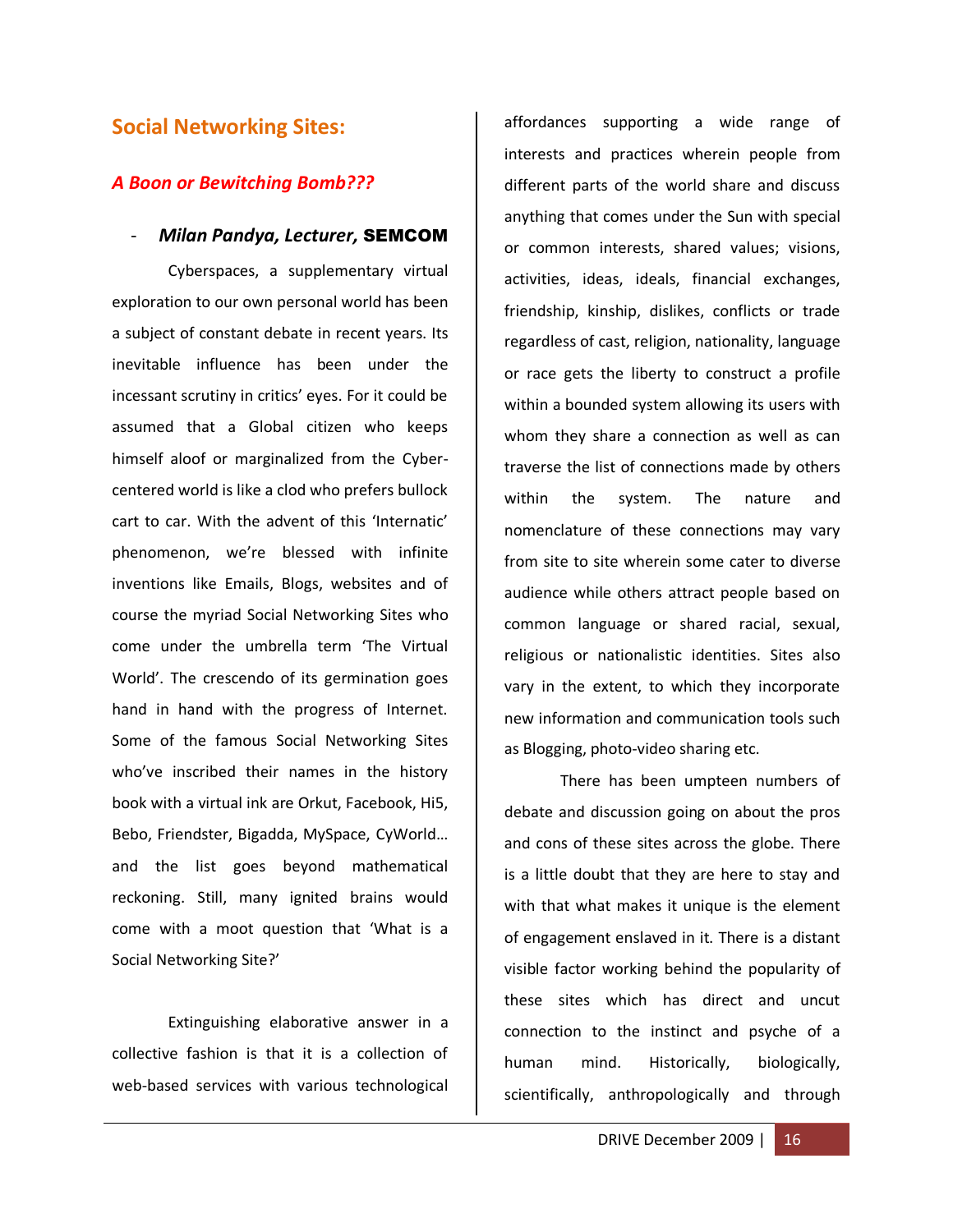Charles Darwin's 'The Theory of Evolution' it is proven that 'Man is a Social animal' and hence likes to be interacting with known and unknown people to him to exhibit his feelings, emotions and what not. But, in the 21st century, through advanced recorded researches it has been proven that 'Man is a Communicative animal' thus redefining all the previous definitions, now man defines itself through its interactions. Moreover, from the psychological point of view this virtual world justifies your 'id' keeping your super ego miles away. In this Virtual world you are what you are. It's more real in the sense that it allows you to be yourself without any hypocrite, pretentious and deceptive camouflage. For example, you are interested in homosexual relationship but in the real world your hands and mouth are chained and zipped respectively, but through this medium one can be a member of a gay community and emote his emotions publicly. Now that is something impossible and considered tabooed in the real world. Going further taking Nietzsche's proclamation 'God is dead' into consideration now we've this 'Inter-centric cultural transactions' as The God whose power is scurrying in our veins what Foucault calls it 'The episteme of knowledge'. Factually this is the chief cause of these Social networking Sites getting massive acceptability. For example, one can expand his business through the global exposure he gets. These sites help one to

communicate with efficiency and ease; moreover, it serves as a personal website. One can make new friends which enhances his social boundaries etc. Though on the downside, Like the old cliché saying 'Every coin has two sides', all these facilities naturally come with many cautious causalities and consequences but again its not a mammoth matter to worry upon unless you take all the precautions while accessing to it. On the gloomy side the problem of cyber stalking is indeed rooted stubbornly to it. One can never be sure of someone's profile being fake or real. Infact many times it has so happened that people have come across their fake profiles containing their private details in it. So there is every possibility of yours falling into this 'Net-trap'. Just browse your mind and remember a boy named Aamir's gory and eyeopener incident one year back wherein he was killed brutally by misusing a girl-named fake profile. For an enchanting experiment, just put your contact details once in your profile and people would harass you no less than a National culprit. Other flourishing flames to this field are profiles getting hacked and identities being stolen but keeping aside all these conspicuous components prevalent in it, is a compulsive obsessive disorder marked especially in teenagers and youth due to the excessive involvement and attachment to it. Just like the mental disorder called 'Mobile anxiety' wherein you tend to check your mobile phone every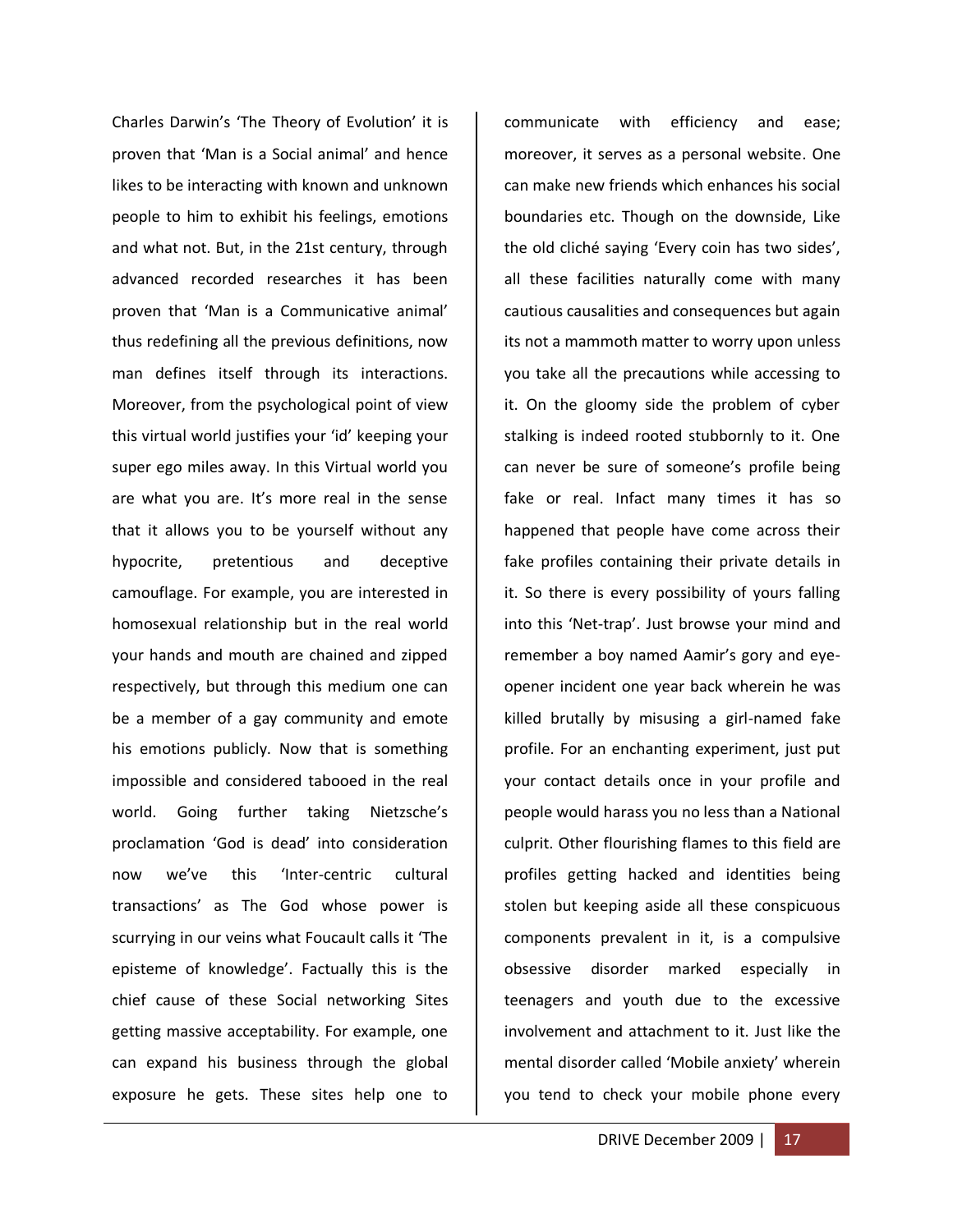now and then to see whether you've received any message or not, a fondness to these sites is so vicious that you always live in the 'imaginative world'. It truly turns out to be time and money consuming due to the nonsense chatting which undoubtedly varies from individual to individual. Certainly there are certain ways out there to prevent yourselves from being 'Neto-holic', just as with drinking, be a moderate drinker of this 'Cyber-Wine'. Some golden precautions to avoid further agitations are like never put your private information like your address, contact details, Pictures, videos etc.

Again using another cliché and chewed saying 'Prevention is better than cure', there is plain-spoken indication of being fully aware of the pros and cons of this virtual world. There is enough wit in not being afraid to utter spade a spade. It's only you and you who can save yourself from drowning into this swamp. It's again you only who could distinguish the curse in disguise. To end I would borrow Aesop's wisdom that,

"Better be wise by the misfortunes of others than by your own".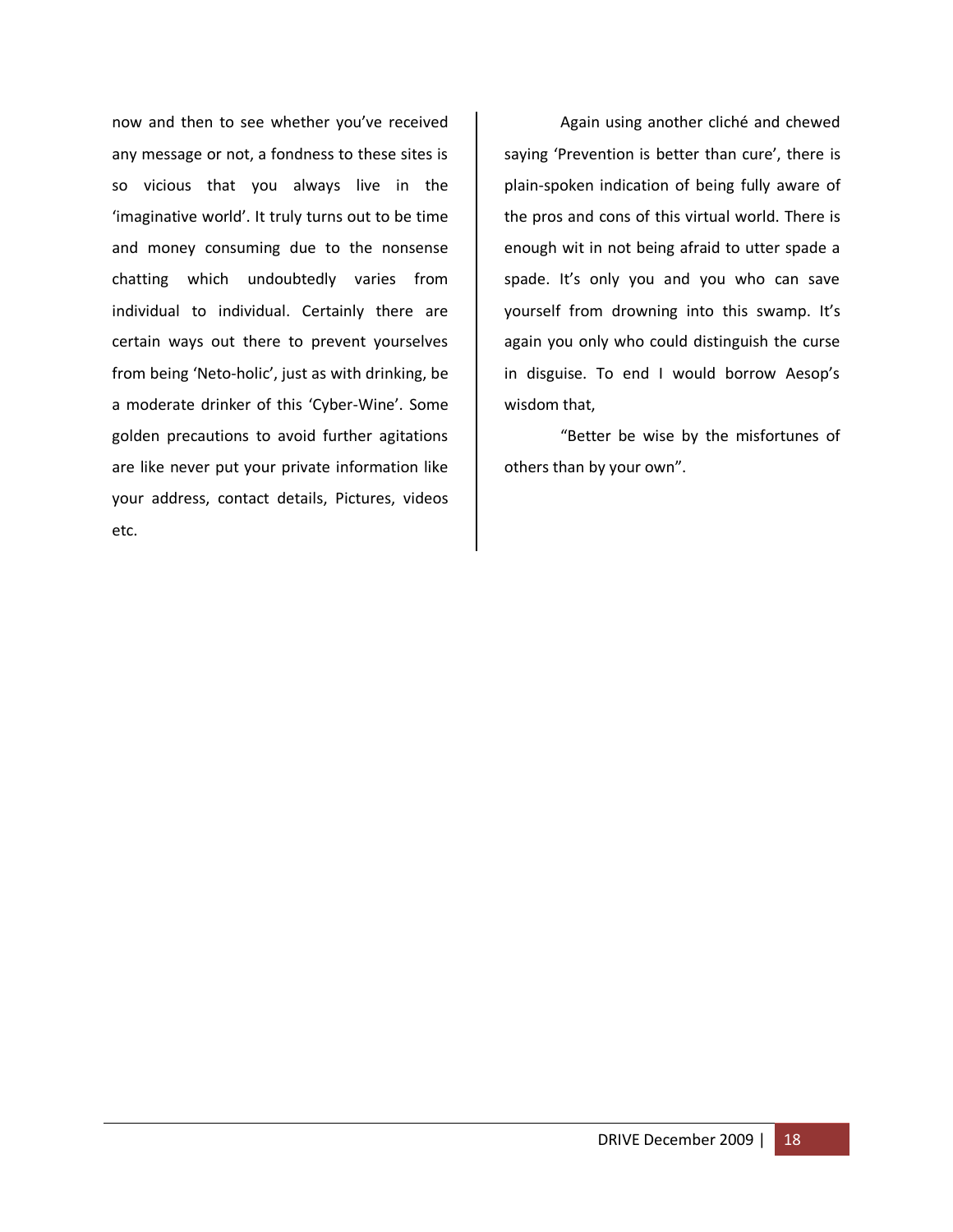#### **Book Worms Club:**

**Book Review on "Transformation to Transcendence: Breakthrough Ideas for Leadership in the New Millennium"**

## **Reviewed by Mr. Sarvesh Trivedi Compiled by Mr. Sunil Chaudhary**

The book "Transformation to Transcendence: Breakthrough Ideas for Leadership in the New Millennium" is the remarkable presentation by the author Shri Swami Jitatmanada to enhance the persons excellence and intellect. The book is the integration of thoughts on the optimal solution to the mankind, soul, spiritual aspects, elements of nature and God. It provides the self realization, plan and management techniques for the further progress of the man and the process in which he is dwelling. The thoughts and the message in this volume are reflection of practical wisdom drawn from the author's deep study of the ancient scriptures and rich corporate and personal experience.

 Guruji Shri G. Narayana (65) is Chairman Emeritus of Excel Industries ltd, Chairman and Director of several companies and a Mentor, Contributor, Educator and Trainer in Management. He has adopted a missionary life of contributing and assisting

several people to experience their own inner light and potential and for peace and harmony amongst different people groups.

The wisdom parted by the author in this volume on the various ideas are as below :

- 1. For every situation, without even a trace of doubt, there is an optimal solution.
- 2. All are winners and there are no losers.
- 3. Clear chaos and creates clarity.
- 4. Right time is now, right place is here, right situation is this and right person is me.
- 5. Learning and Teaching is a process of Offering and Receiving.
- 6. The three qualities of a Teacher are Knowledge, Experience, and Effective Communication.
- 7. The three qualities of a Learner are Worshipping, Serving, and Gentle Enquiring.
- 8. Stability is strength and Flexibility is ability to sustain and survive.
- 9. I for Insight eye, U for Unity- you, V for Victory –we, W is for win- double you.
- 10. Let quality and excellence be the part of the person as accuracy, cross-check, place for each one and each one in place, asking for the requirement to self, others and situations.
- 11. Guans which a human nature constitutes are sattva, rajas and tamas to deal with we need sama- persuasion, dama- reward,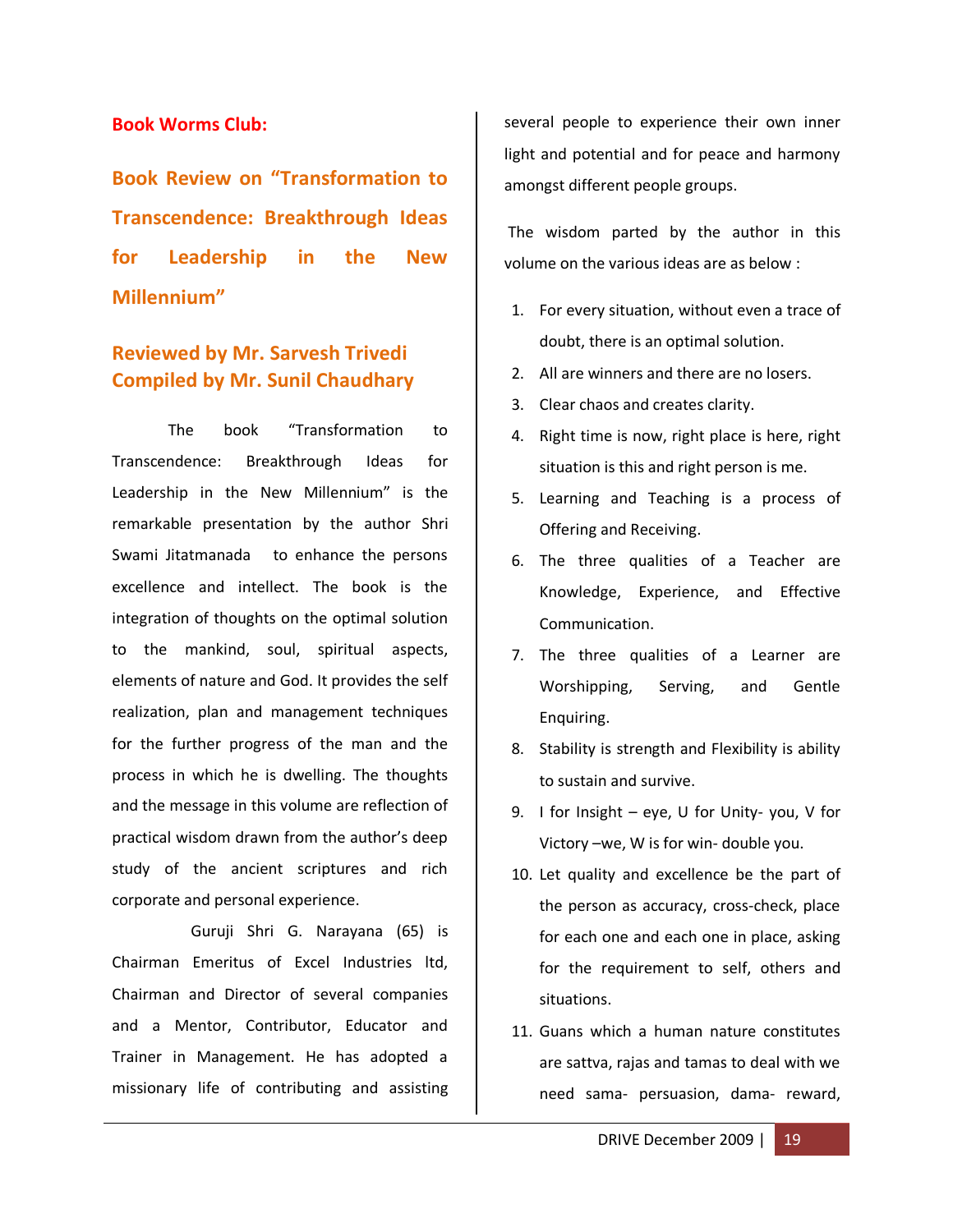danda- punishment and bhedadiscrimination.

- 12. It is compulsory for the leaders referring to the basics every time before making any attempts.
- 13. He further talks about the appropriate Internal Management that is physical, mind, thought and inner spaces.
- 14. Vision has to be for winning the future purity beauty and to be all for it as mother, father, teacher and grandfather.
- 15. While what decisions are made is important, how decisions are made is the key to build better and better organization as well as people.
- 16. Decision is the fulcrum for achievement in the process of Discussion, Decision, Drive, Determination and Destination. It is the link between leadership, team and people. It is the key builder to build better and better organization and people.
- 17. Star organization process is for the progress and in this process's key elements involves many aspects team- evaluation, discussion and participation. Leadership – participation, decision and initiation, function-initiation, drive and implementation and completion.
- 18. The process of perception and also path towards perfection, it is a responsibility and opportunity for each one of us to contribute for transformation of self,

people, teams, companies, communities and society towards improved, correct, right and perfect perception of accuracies, facts, realities and truth.

- 19. Every father, mother, teacher, grandfather, leader, path maker, manager, mentor, nurturer, senior and elder is the sun for the lotus of son, learner, deputy, child and member of team and company.
- 20. In the end he tells about four sights that positive person is happy, negative person is unhappy, helping person is divine and hurting person is devilish. Therefore one has to remain happy and be divine by following the techniques of transformation.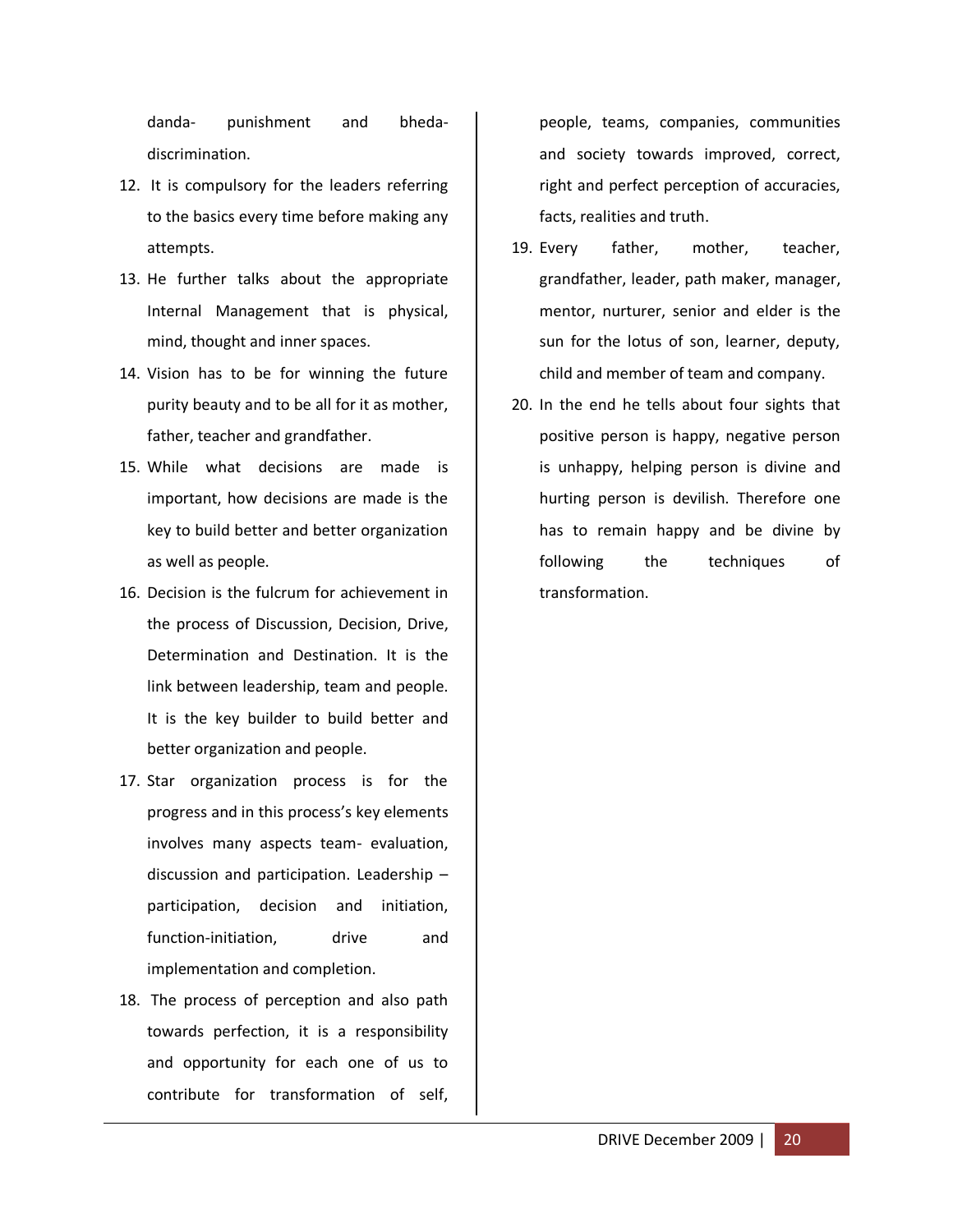#### **My Voice:**

#### **Roses, Roses all the way**

When the first rays of sun kisses the earth we greet each other by saying good morning.

Each day is a new day with its charm. We all feel energetic and enthusiastic in the morning. We all want to give a great start to the day. Some start their day with the prayer of almighty god, for some day starts very late. However, there is one thing, which we all desperately wants and that is love, peace and happiness. There are certain things, which you cannot buy or create and which are god gifted. Surely, love, happiness and peace are god gifted

but you can be near to god and happiness when you are near to nature. Gardening is a one of the best way to relax and enjoy the warmth and love of Mother Nature. When you look at those beautiful red roses and other beautiful flowers, you feel happy and satisfied. So cultivate the habit of gardening and start your morning by prayer and watering the plants. The happiness, which you will get, is not available in any shop of any market of the world. The time you are near to nature you are near to almighty and you will feel life is roses, roses all the way.

> *Sunil V Chaudhary Lecturer,* SEMCOM